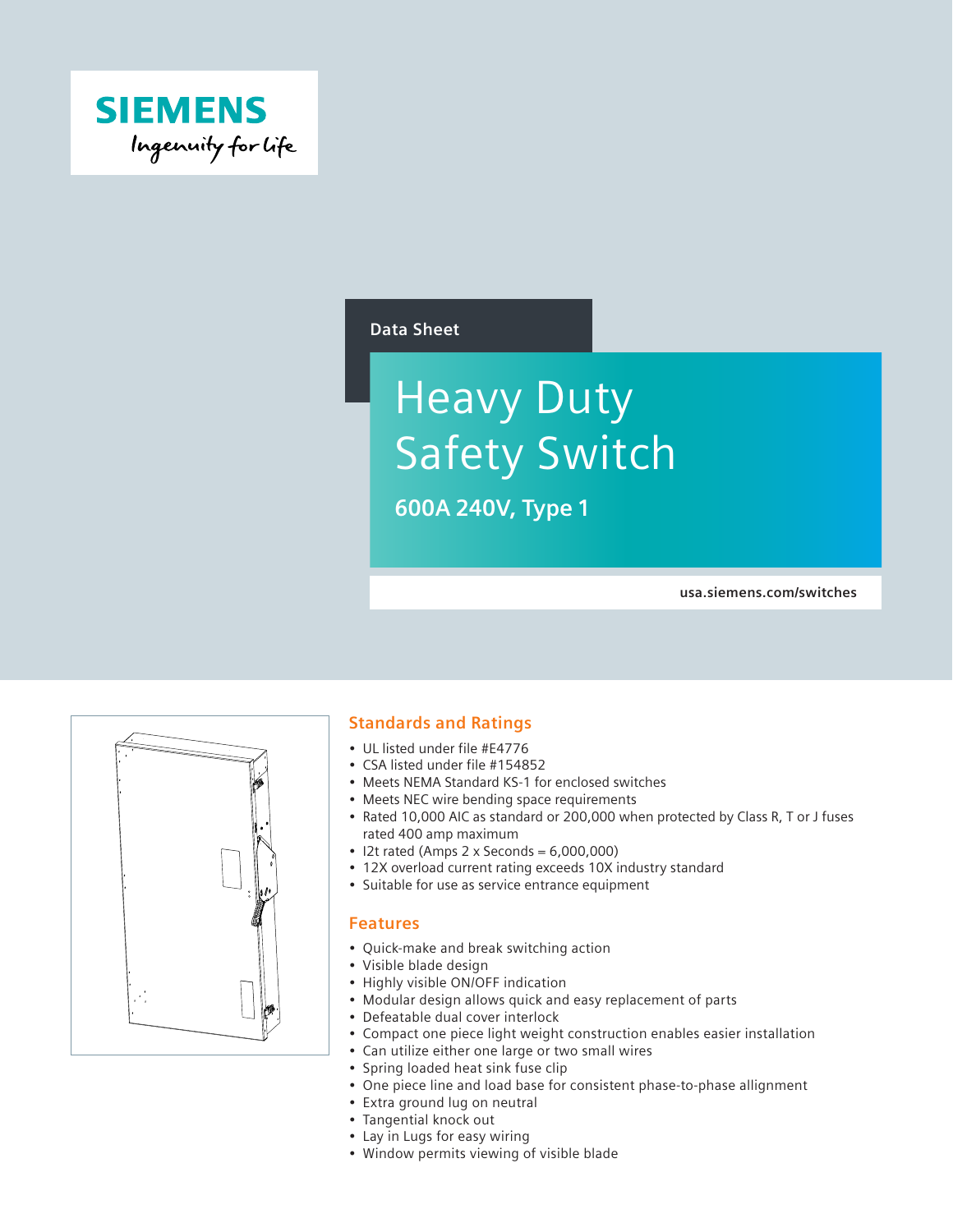# Product Specifications

## **Heavy Duty 600A 240V, Type 1**

#### **General Information**

| <b>Catalog Number</b> | <b>Description</b>                                           | $\mid$ Shipping Weight $\mid$ |
|-----------------------|--------------------------------------------------------------|-------------------------------|
| <b>HF326NA</b>        | Heavy Duty Fused 3 Pole 240V 600A Neutral Type 1, Indoor     | 99.6                          |
| HFC326NA              | CSA Heavy Duty Fused 3 Pole 240V 600A Neutral Type 1, Indoor | 99.6                          |
| <b>HF226NA</b>        | Heavy Duty Fused 2 Pole 240V 600A Neutral Type 1, Indoor     | 95.6                          |
| HFC226NA              | CSA Heavy Duty Fused 2 Pole 240V 600A Neutral Type 1, Indoor | 95.6                          |

### **Maximum Horsepower Ratings**

| <b>Catalog Number</b> | 1 Phase,<br><b>240V AC</b> | 3 Phase,<br><b>240V AC</b> | 1 Phase,<br><b>480V AC</b> | 3 Phase,<br><b>480V AC</b> | 1 Phase,<br><b>600V AC</b> | 3 Phase,<br><b>600V AC</b> | <b>250V DC</b> | 600V DC |
|-----------------------|----------------------------|----------------------------|----------------------------|----------------------------|----------------------------|----------------------------|----------------|---------|
| <b>HF326NA</b>        |                            | 200                        |                            |                            |                            |                            |                |         |
| HFC326NA              |                            | 200                        | __                         |                            |                            |                            | 50             |         |
| <b>HF226NA</b>        |                            | 200                        |                            |                            |                            |                            |                |         |
| HFC226NA              |                            | 200                        |                            |                            |                            |                            |                |         |

#### **Accessories & Hub Kits**

| <b>Catalog Number</b> | <b>Description</b>                  |
|-----------------------|-------------------------------------|
| HA161234              | Aux. Switch (1NO - 1NC)             |
| HA261234              | Aux. Switch (2NO - 2NC)             |
| HA361234              | Low Voltage Aux. SW. (1NO - 1NC)    |
| <b>HN656A</b>         | Neutral                             |
| <b>HN678A</b>         | 200% Neutral                        |
| <b>HG656A</b>         | Ground Lug                          |
| <b>HG2656A</b>        | <b>Isolated Ground</b>              |
| <b>HR66A</b>          | R Fuse (600A)                       |
| <b>HT26A</b>          | T Fuse (600A, 300V)                 |
| <b>HJ66A</b>          | J Fuse (600A, 240/600V)             |
| HCU66A                | Copper Lug (600A, fused)            |
| HCU656A               | Copper Lug Kit $\Phi$               |
| HCM66A                | Field Replacement Kit (600A, fused) |

#### **Replacement Parts**

| <b>Catalog Number</b>          | <b>Description</b>            |
|--------------------------------|-------------------------------|
| HFB66A                         | Line Base 600A                |
| HBB66A                         | Load Based Fused 600A         |
| HL66A                          | Wire Grip AL Fused 600A       |
| <b>HM656A</b>                  | Mechanism 400A-600A           |
| <b>HH656A</b>                  | Handle/Handle Guard 400A-600A |
| <b>Catalog Number + "DOOR"</b> | Door                          |

## **Mechanical Lug Wire Ranges**

| <b>Description</b>                | <b>Wire Range with Wire Bending</b><br>Space per NEC <sup>®</sup> requirements | Lug Wire Range                                        |
|-----------------------------------|--------------------------------------------------------------------------------|-------------------------------------------------------|
| Line and Load Terminals (Fusible) | (1) 1/0 AWG - 600 kcmil or<br>(1) 1/0 AWG - 500 kcmil                          | (1) 1/0 AWG - 750 kcmil or<br>(2) 1/0 AWG - 500 kcmil |
| <b>Description</b>                | <b>Wire Range</b>                                                              |                                                       |
| 100% Neutral                      | (2) 1/0 - 600 kcmil or (2) 6 - 300 kcmil                                       |                                                       |
| 200% Neutral                      | (4) 1/0 - 600 kcmil or (2) 6 - 300 kcmil                                       |                                                       |
| <b>Equipment Ground</b>           | $(2)$ 14 - 2/0 AWG                                                             |                                                       |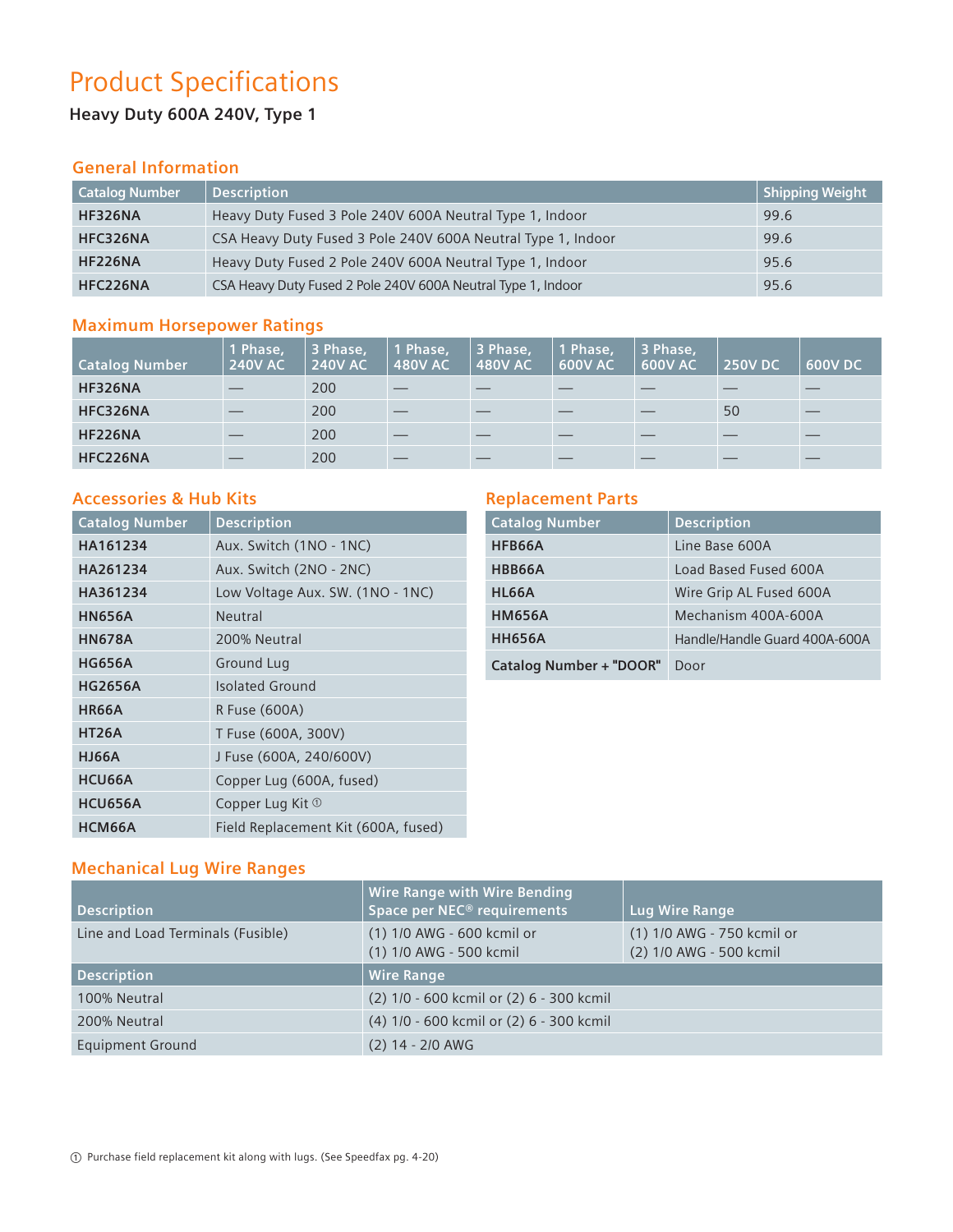# Dimension Drawing

**Heavy Duty 600A 240V, Type 1 (Fusible)**